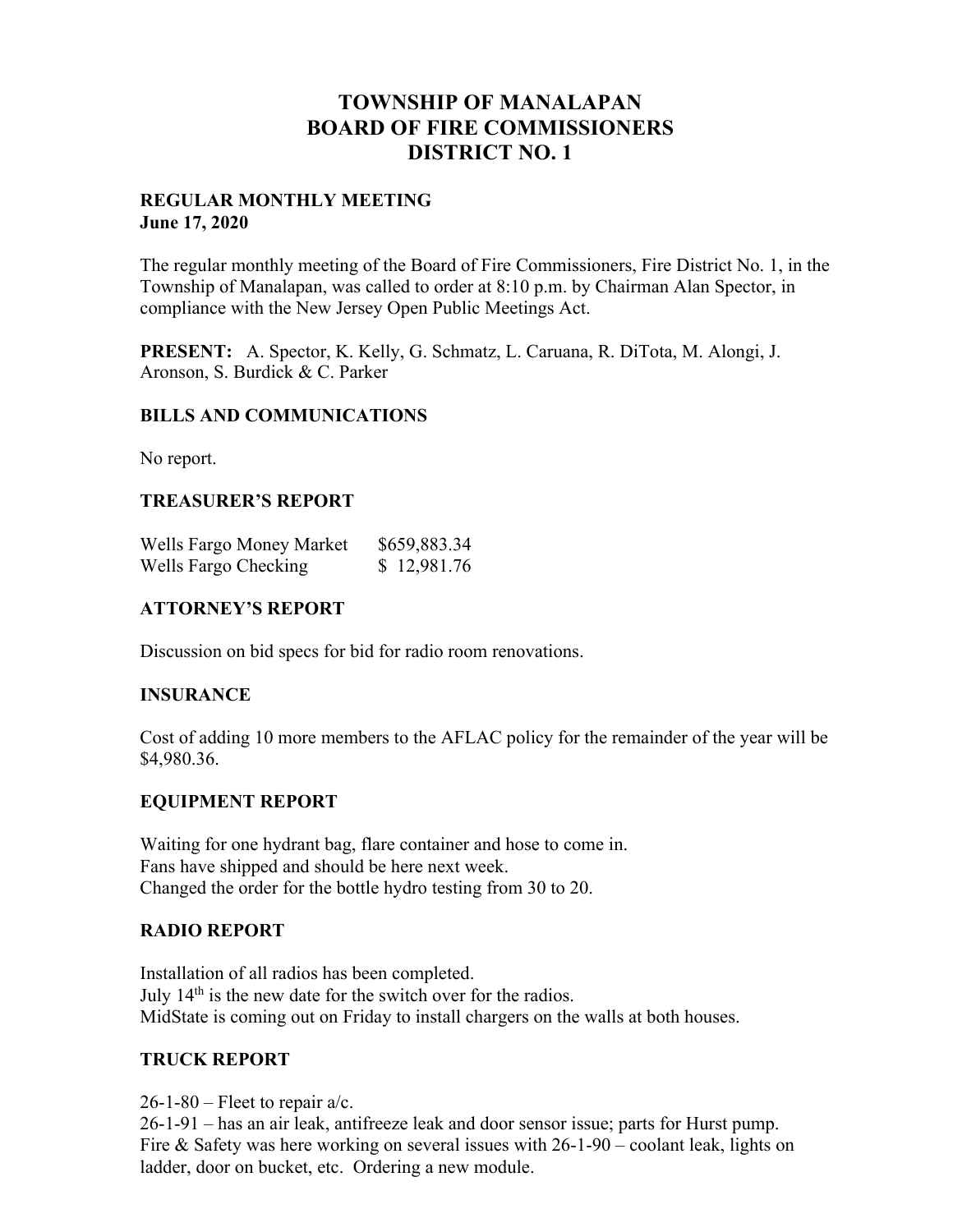Received quote for rescue air bag testing - \$65 per bag.

## **CHIEF'S REPORT**

Chief Alongi is working on swapping out EZpasses. Received Certificate of Origin and registration for the new truck. IAFC Convention has been cancelled. Need 3 replacement elevator keys.

### **MEMBERSHIP REPORT**

No report.

## **ASSOCIATION REPORT**

Working on bay floor at Main House. Working of maintenance list and obtaining quotes. Upgraded Wifi. Working on bid spec for radio room renovations. Commissioner Schmatz working on replacing the lights.

## **TRUSTEES' REPORT**

No report.

## **OLD BUSINESS**

See attached.

#### **NEW BUSINESS**

Commissioner Schmatz made a motion to pay all vouchers; this was seconded by Commissioner Kelly. All voted aye.

Commissioner Kelly made a motion not to exceed \$5,000 to add members to our AFLAC policy; this was seconded by Commissioner Schmatz.

Commissioner Kelly made a motion for \$650 to have 10 rescue air bags tested; this was seconded by Commissioner Caruana.

Commissioner Kelly made a motion for \$120 to purchase replacement elevator keys; this was seconded by Commissioner Caruana.

Commissioner Spector made a motion for \$375 to purchase different colored mics; this was seconded by Commissioner Kelly.

Meeting opened to the public at 8:35 p.m.

A motion was made by Commissioner Spector to adjourn; it was seconded by Commissioner Kelly and all voted aye.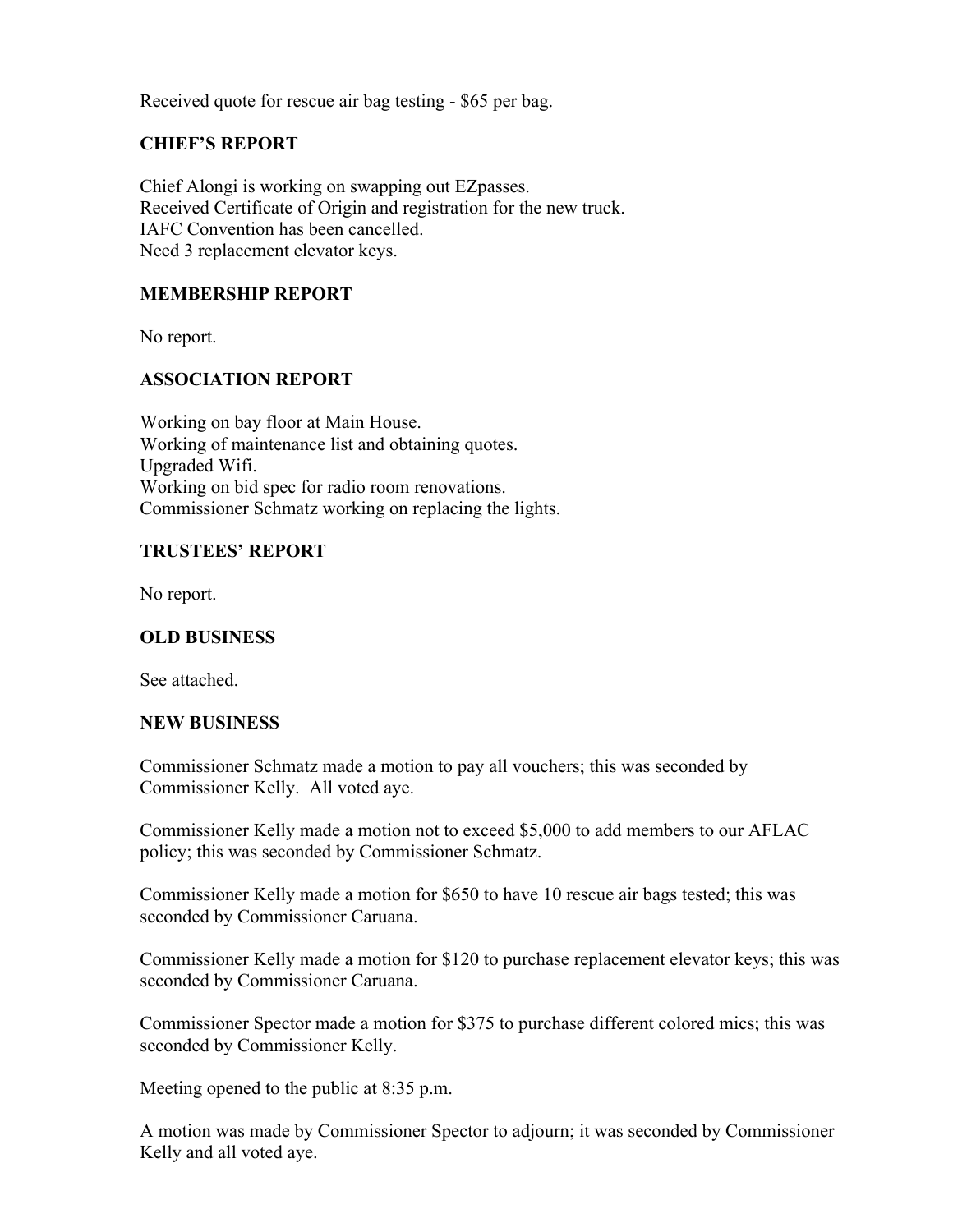Meeting adjourned at 8:36 p.m.

**Respectfully submitted,** Kenneth Kelly, Clerk